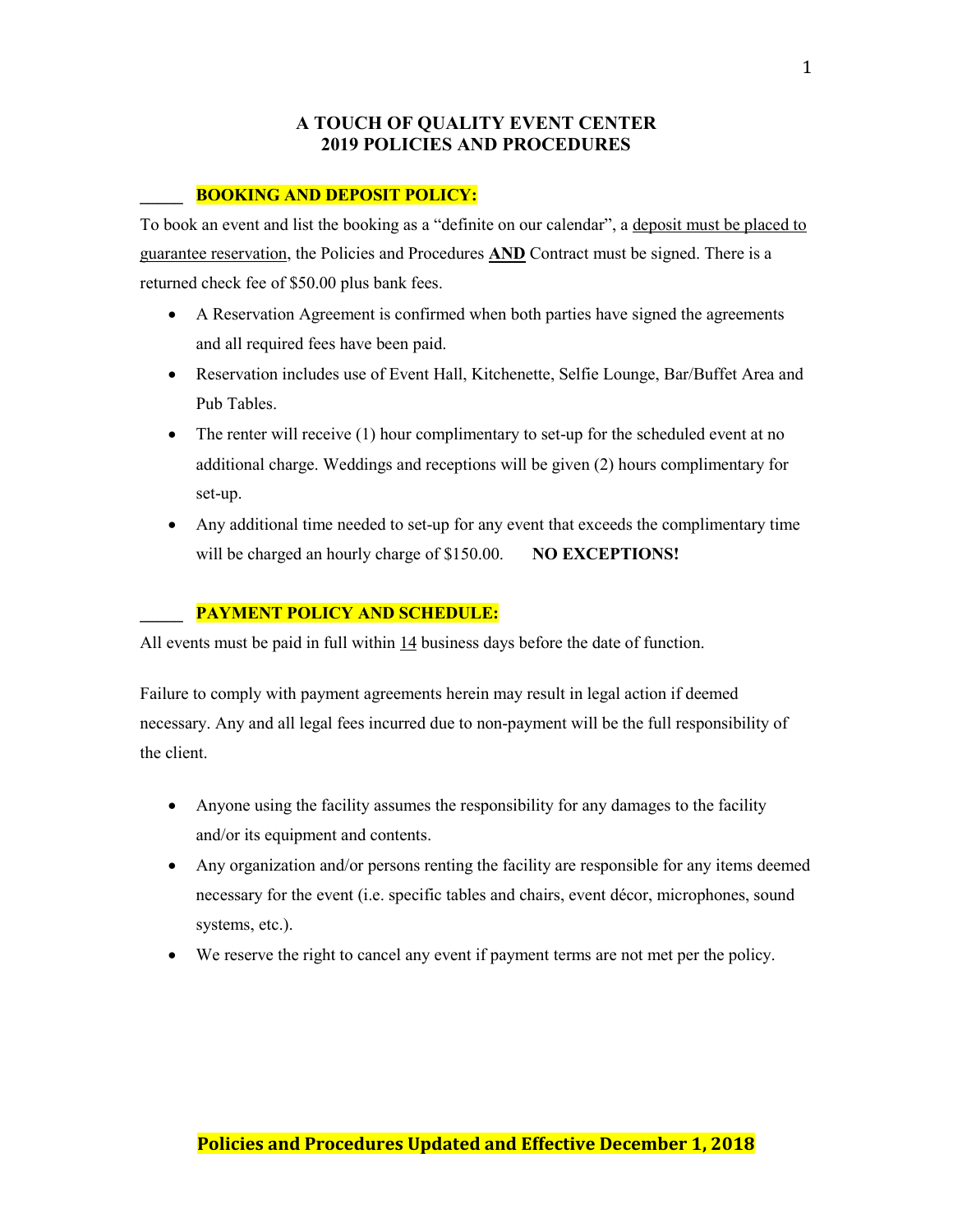### **\_\_\_\_\_ ATTENDANCE:**

At initial time of booking an event, an estimated number of attendees for the event must be given. All events require a final projected attendee count no less than three business days prior to the event. This guarantee will be the minimum number used for seating when necessary.

**AMENDMENTS/CHANGES:** Any amendments or changes to the arrangements described in your contract must be made in writing and signed by both parties. Changes or alterations in any phase of your event must be communicated no less than (14) fourteen business days prior to the event. There will be no updates, amendments or changes guaranteed without specified notice.

## **\_\_\_\_\_ EVENT CLEAN-UP:**

- The renter will be expected to clean-up immediately after event **END** time. The renter will lose deposit if the clean-up is not completed within one-hour.
- The renter will be responsible for trash removal from tables and floor (cups, paper, etc.). Trash must be placed in trash bins.
- The renter is responsible for cleaning the kitchen including washing rented chaffing dishes, removal of all food and supplies from countertops and refrigerator.

#### **\_\_\_\_\_ PROPERTY USE/DAMAGE GUIDELINES:**

- Materials, posters, signs, or literature may not be affixed to any wall or corridor without written permission from the management prior to the event.
- We invite you to bring in any favors or decorations that will make your event memorable with the following restrictions: Candle decorations must be votive, tea light or floating candles. Solid pillar candles may be used one per table. Taper candles are not allowed. Bridal tables may include the Unity candle. **Wax candles ARE NOT PERMITTED**. If candle wax is found after event or if wax candles is used the renter will lose the deposit.
- Confetti and/or glitter requires a \$250.00 clean up charge that must be paid in advance. **Renters who use confetti and/or glitter without paying the charge will lose the deposit.**
- The removal of decorative items brought in by you remains with you. We cannot be responsible for items left in the banquet room after the function end. A storage fee of \$10.00 per day will be charged up to 15 days. Any items left after 15 days will be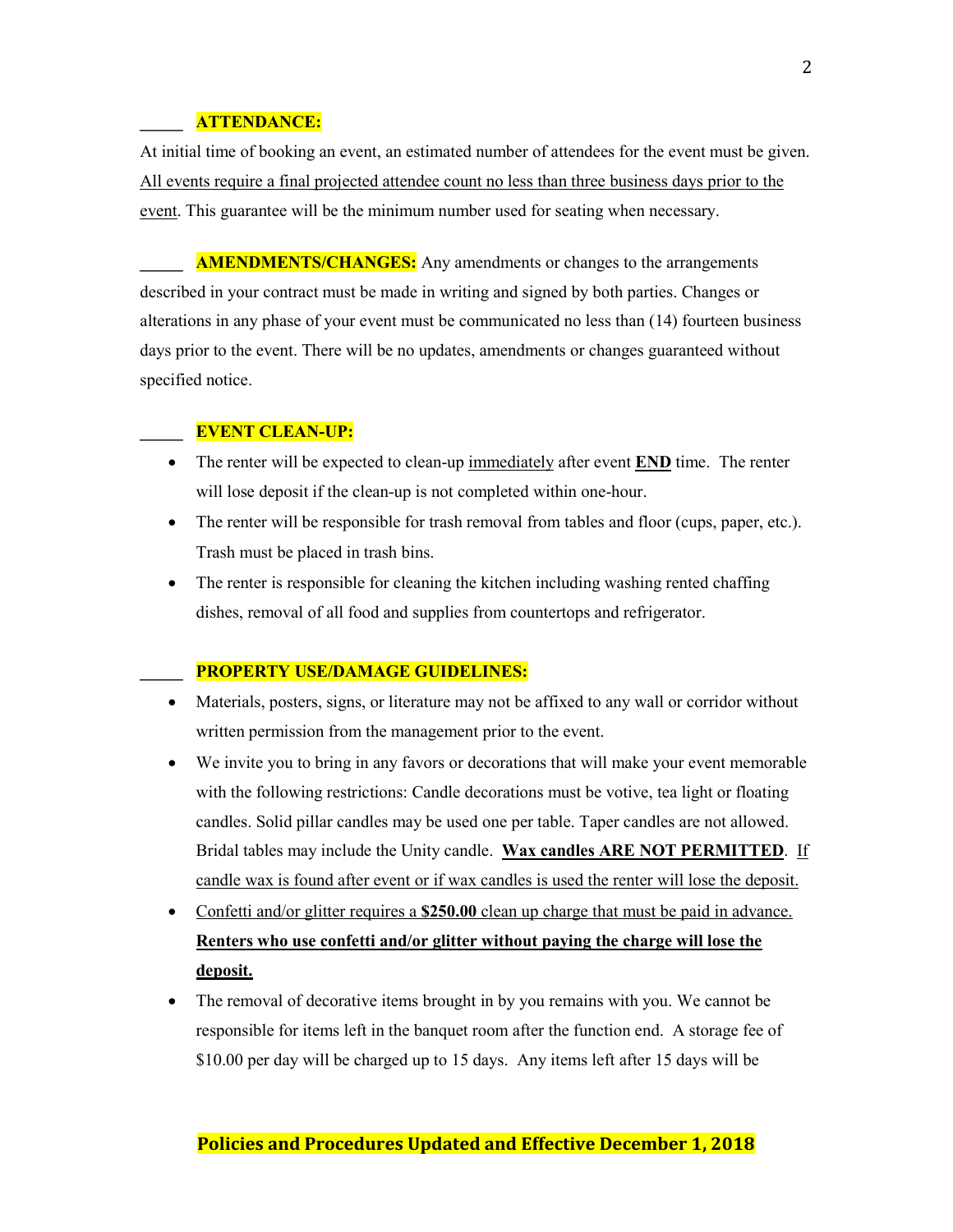dispersed. Deposits will not be issued until items are picked up and storage fees will deducted accordingly.

• Any damage to walls, floors, equipment or furniture or loss of equipment is the sole responsibility of the client, company or individual and will be charged in accordance with the terms of this agreement.

**PROPERTY:** We are not responsible for any loss or damage to personal property and we do not maintain insurance covering it.

## **\_\_\_\_\_ ALCOHOL – SMOKING POLICIES:**

- Alcohol can be served.
- Alcohol cannot be sold at facility without a temporary permit from Alcoholic Beverage Control Division.
- A Touch of Quality Event Center is a smoke-free facility. Smoking areas are designated outside of the building.

## **\_\_\_\_\_ REQUIRED EVENT SECURITY POLICY:**

- All event rentals require security, at the renter's expense. NO EXCEPTIONS!
- Uniformed Security Officers from Quality Security Services, Inc. MUST BE PROVIDED!
- Payment will be paid directly to Quality Security Services.
- Payment must be paid in full (10) ten days prior to event or event is subject to cancellation.

## **\_\_\_\_\_ EVENT SET-UP**

- The renter is responsible for completion of an event floor plan lay-out at least (5) five business days prior to event.
- The renter is responsible for completing event form requesting equipment and supplies.

## **\_\_\_\_\_ FACILITY POLICIES**

• The management or its staff of A Touch of Quality Event Center does not discriminate with regards to race, religion, sexual preference, gender, or political belief; however we reserve the right to refuse use of facilities.

# **Policies and Procedures Updated and Effective December 1, 2018**